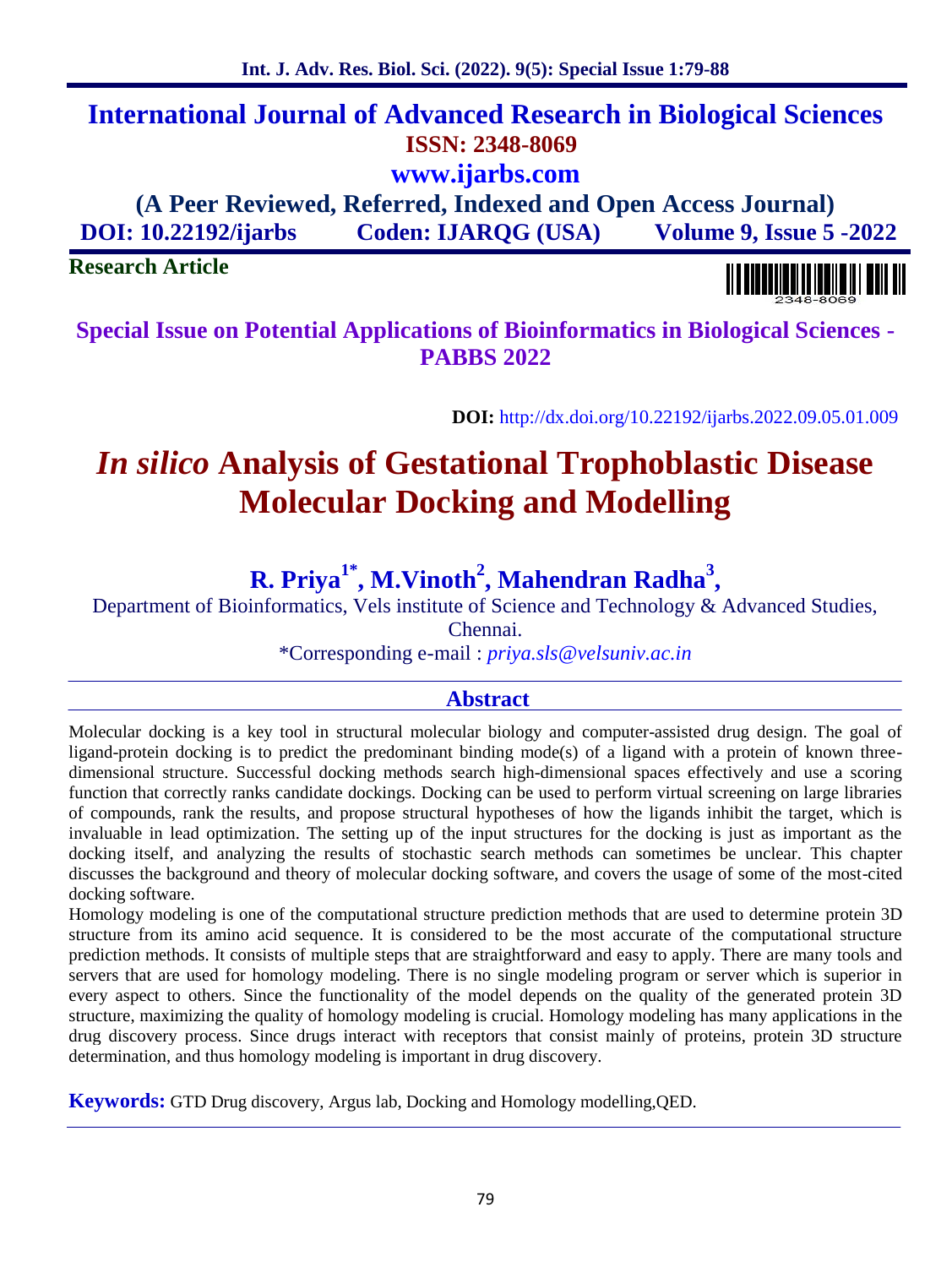# **Introduction**

The prognosis for patients with choriocarcinoma Molecular and related gestational diseases has improved dramatically since the 1950s. Cure rates now exceed 90%, even in patients with metastases. Although systemic chemotherapy has provided the major breakthrough in treatment of these neoplasms, more recent investigators indicate combination chemotherapy and adjunctive use of surgery and irradiation are useful. More data have accrued to suggest chemotherapeutic toxicity can be dramatically reduced by new drug regimens. Finally, new agents and approaches are being used with some success in patients whose disease is resistant to more traditional therapy.

This presentation deals with trophoblastic diseases of gestational origin only. Histologically similar tumors of nongestational origin, such as primary ovarian or testicular tumors, are omitted because of differences in derivation, treatment, and prognosis. *Gestational trophoblastic diseases* is used to define the spectrum of disease that has at one extreme "benign" hydatidiform mole (even prior to evacuation) and at the other, the highly malignant choriocarcinoma. Such diseases indeed form a spectrum, and to understand and adequately manage a patient with one of these conditions requires knowledge of the entire group.

## **Drug discovery:**

Drug discovery is a process of finding a new medicine for a therapeutic use. One of the most capable methods to find out the new drug is to find out the target protein interactions with randomly chosen compounds that are the part of compound libraries. Thus, the accurate prediction of the binding modes between the ligand and protein is of fundamental importance in modern structure-based drug design. Computer-based molecular modeling aims to speed up drug discoveries by predicting potential effectiveness of ligand-protein interactions. Molecular docking is one such method of a structural based drug design.  $^{[1]}$ 

## **Molecular docking:**

Molecular dockingis performed with AutoDock<sup>[6]</sup>. The protein molecules were was processed by adding all hydrogen, merging non polar hydrogen atoms using AutoDock Tools.  $^{[4]}$  Molecular docking is a computational procedure that aims to predict the favored orientation of a ligand to its macromolecular target (receptor), when these are bound to each other to form a stable complex. Although each docking program operates slightly differently, they share common features that involve ligand and receptor, sampling, and scoring. Sampling entails conformational and orientation location of the ligand within the constraints of the receptor site binding. A scoring function selects the best ligand conformation, orientation, and translation (referred to as poses), and classifies ligands in rank order. A successful docking exercise must accurately predict either or both ligand structure (pose prediction) and its binding propensity (affinity prediction). Available docking programs differ essentially in ligand placement in the "combining" site, exploration of conformational space, and scoring or binding estimate. The interaction with the ligand relies both on the protein backbone fold in the region of the binding site and on the orientation of the side chains in that binding site. One of the most significant limitations in docking is that it is typically performed while keeping the protein surface rigid, which prevents consideration of the effects of induced-fit within the binding site. $^{[3]}$ 

## **Molecular Modelling:**

Molecular modelling is a collection of (computer based) techniques for deriving, representing and manipulating the structures and reactions of molecules, and those properties that are dependent on these three dimensional structures. This lecture course aims to introduce in a simple way the hierarchy of computational modelling methods used nowadays as standard tools by organic chemists for searching for, rationalising and predicting structure and reactivity of organic, bio organic and organometallic molecules. The emphasis will be on helping to develop a feel for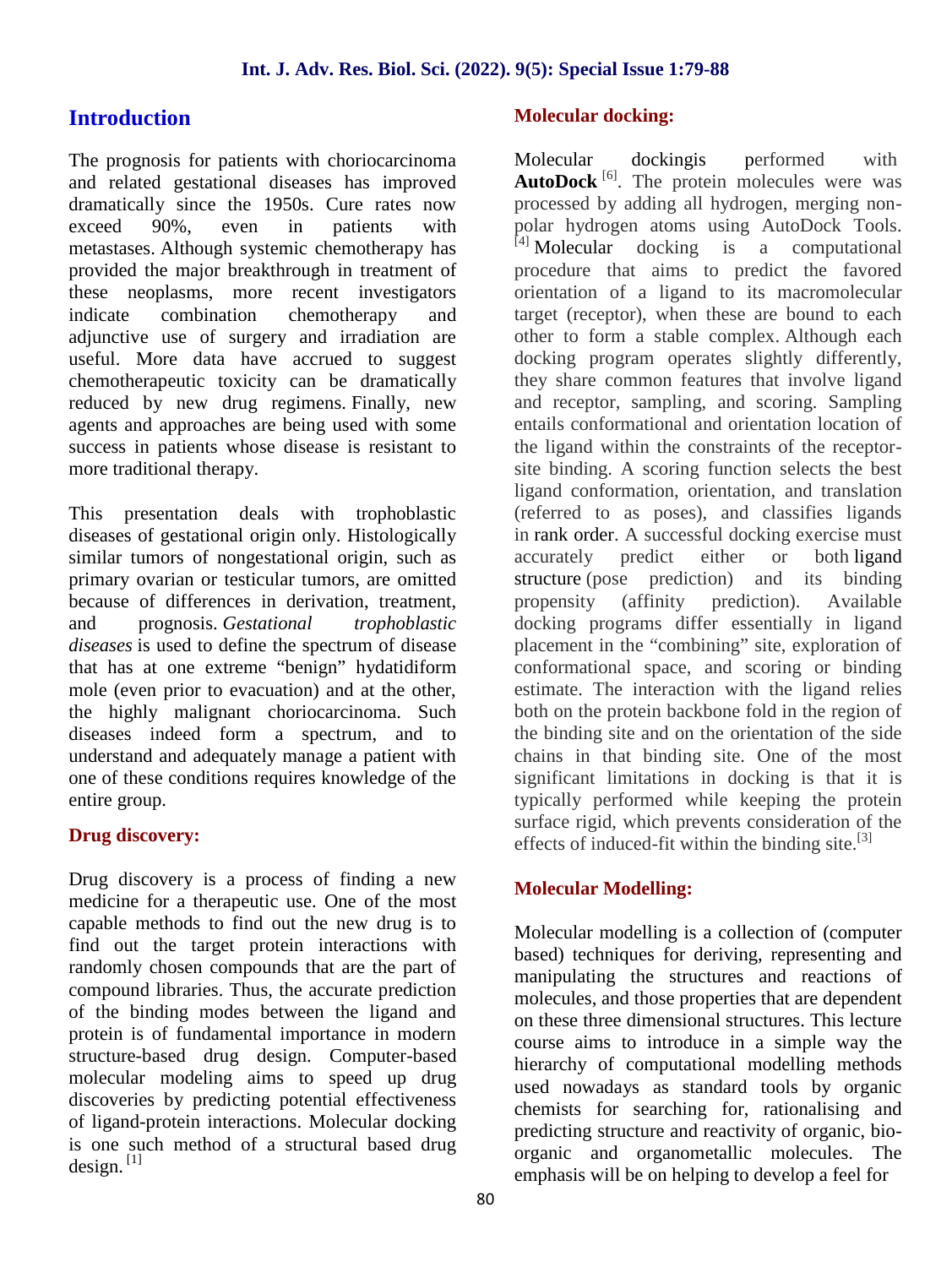the correct "tool" to use in the context of a typical problem in structure, activity or reactivity, by describing the limitations and strengths of each method<sup>[7]</sup>

Molecular modelling (MM) is yet another approach providing valuable insight into the mechanism of ion–mineral surface interactions on an atomistic level. Molecular dynamics (MD), Monte-Carlo and geometry optimisation are the most commonly used simulation techniques . In these methods equilibrium structures of sorbed species and their energies are derivsed based on inter-atomic interaction energy calculations according to the laws of statistical mechanics . [5]

The interatomic energies are calculated either directly using methods of quantum mechanics or by means of empirical interaction parameters which are in turn calibrated based on quantum mechanical calculations or experimental data for simplified model systems. The major limitations of MM simulations are related to the system size and the time scale which can be addressed in the modelling. [2]

# **Materials and Methods**

## **Materials:**

#### **NCBI:**

NCBI is database which is used to charged with creating automated systems for storing and analyzing knowledge about molecular biology, biochemistry, and genetics.NCBI is now a leading source for public biomedical databases, software tools for analyzing molecular and genomic data, and research in computational biology.

#### **PUBCHEM:**

PUBCHEM is the database which is used to drug discovery and many aspects such as lead identification and optimization, compound-target profiling, polypharmacology studies and unknown chemical identity elucidation. **PubChem** has also become a valuable resource for developing secondary databases, informatics tools and web services.

#### **PDB:**

PROTEIN DATA BANK is the database which is used find 3D structure of the protein.The PDB is a key in areas of structural biology, such as structural genomics. Most major scientific journals and some funding agencies now require scientists to submit their structure data to the PDB. Many other databases use **protein** structures deposited in the PDB.

#### **UNIPROT**

UNIPROT also called as SWISSPROT It provides an up-to-date, comprehensive body of **protein** information at a single site.It aids scientific discovery by collecting, interpreting and organising this information so that it is easy to access and use.

#### **SWISS MODEL**

SWISSMODEL is the online web server dedicated to homology modeling of 3D protein structures. Homology modeling is currently the most accurate method to generate reliable three dimensional protein structure models and is routinely used in many practical applications.

#### **PYMOL**

PYMOL is a software.PyMOL can produce high quality movies and images of macromolecules in different representations including ribbons, cartoons, dots, surfaces, spheres, sticks, and lines At present, PyMOL is one of the most widely used macromolecular visualization tools.

#### **CASTp**

CASTp can be used to study surface features and functional regions of proteins. CASTp includes a graphical user interface, flexible interactive visualization, as well as on-the-fly calculation for user uploaded structures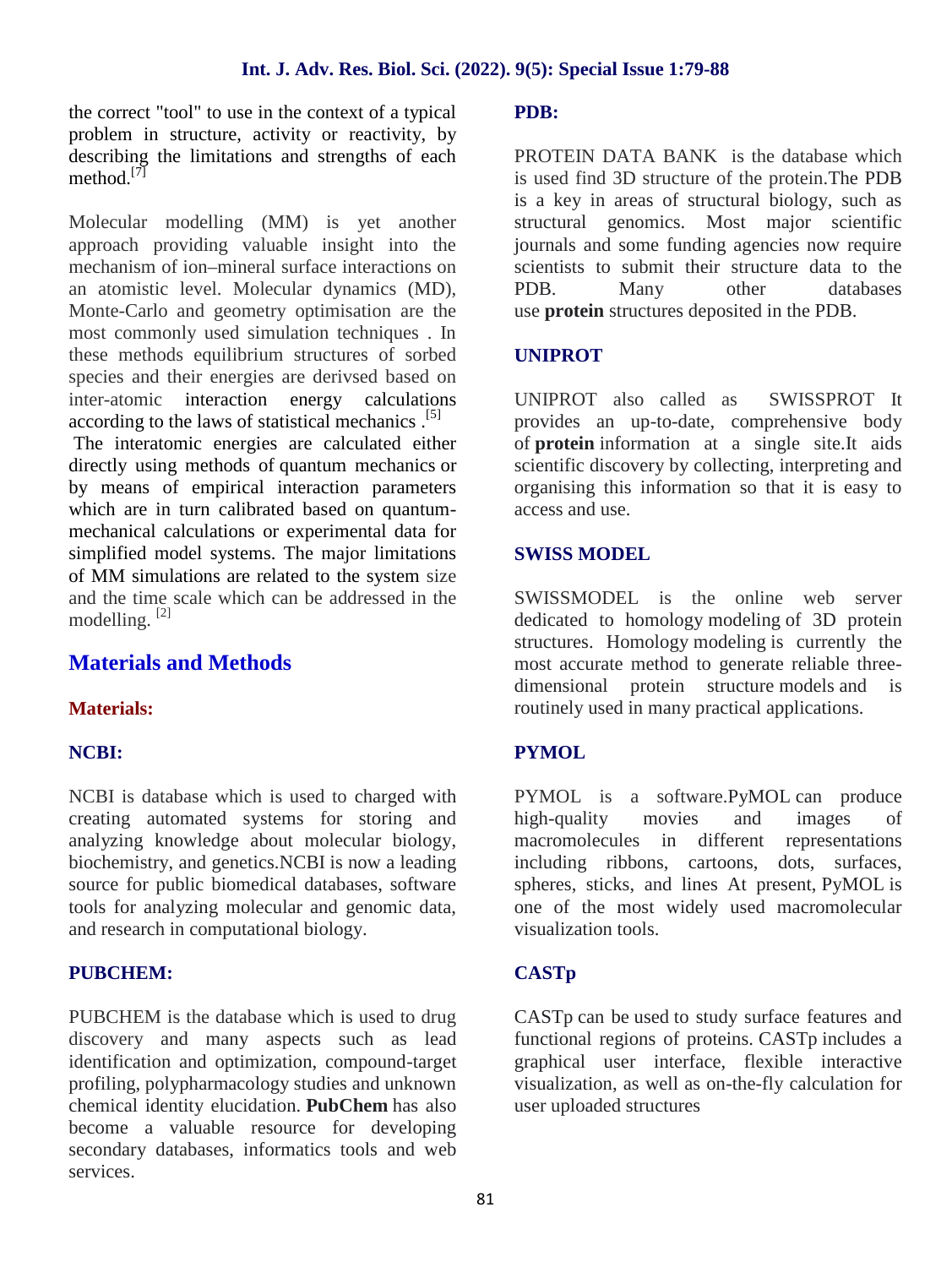#### **ARGUS LAB**

ArgusLab is a molecular modeling, graphics, and drug design program for Windows operating systems which is used to binding site of protein and ligand. It can be predict binding energy.

#### **QED**

Quod erat Demonstrandum is known as QED. Which tool can be find drug likeness of given molecule. It is online web server.

#### **CHEMSPIDER**

ChemSpider is a free chemical structure database providing fast text and structure search access to over 100 million structures from hundreds of data sources.

### **Methods:**

#### **1. Target- Template sequence Alignment:**

The Experimental crystal of structure pfADSL is not available in protein data bank (PDB). Hence the 3D structure was modelled. The protein ID of the target (NACHT, LRR and PYD domains containing protein 7) was retrieved from Uniprot Knowledgebase (UNIPROT KB) with accession number Q8WX94.Afterwards the protein id was submitted to SWISSMODEL web server to develop a model with sufficient query sequence and sequence identity. The most reliable 3D structure was selected based on GLOBAL MODEL QUALITY ESTIMATION (GMQE) and QUANTITATIVE MODEL ENERGY ANALYSIS (QMEAN). The GMQE values are usually between 0 to -7. And the higher number and the higher the number, the higher the reliability of the predicted structure, while for QMEAN, a value below 4.0 shows reliability. The similarity identity between the amino acid sequences of the homology model of PfADSL and the template structure used for the homology model were confirmed using Clustal Omega.

#### **2. Structure validation of Modelled protein:**

The SWISS-MODEL web server automatically calculates the QMEAN scoring function for the estimation of the local and the global model quality based on the geometry, the interactions and the solvent potential of the protein model.

It also provides the z-score ranging from 0 to 1, which are compared with the expected value for any structure. PROCHECK was used to check for the quality of the modelled 3D structure of PfADSL generated via SWISS-MODEL. For this structure validation the .pdb file format of the modelled PfADSL was uploaded on the PDBsum web server30 of European Bioinformatics Institute. The .pdb file format of the modelled PfADSL was uploaded on the server to obtain both theRamachandran plot and the Ramachandran plot statistics. While the Ramachandran plot is used in accessing the quality of a modelled protein or an experimental structure, the Ramachandran plot statistics provides information on the totalnumber of amino acid residues found in the favourable, allowed and disallowed regions.31 Also, Verify 2WV4 was used to validate the structure of the modelled protein, determine how compatible a 3D structure is to its own amino acids and compare the result with that of good-known structures.<sup>[4]</sup>

#### **3. Alignment of the PfADSL model and the template structure**

The Alignment of pfADSL model and template structure was carried out using PYMOL molecular viewer. to show how closely related the carbon atoms are. This is derived from the root mean square deviation (RMSD) between the positioning of the carbon atoms of both the template and the model that is obtained from the alignment. The lower the RMSD the more closely related the structures are.<sup>[3]</sup>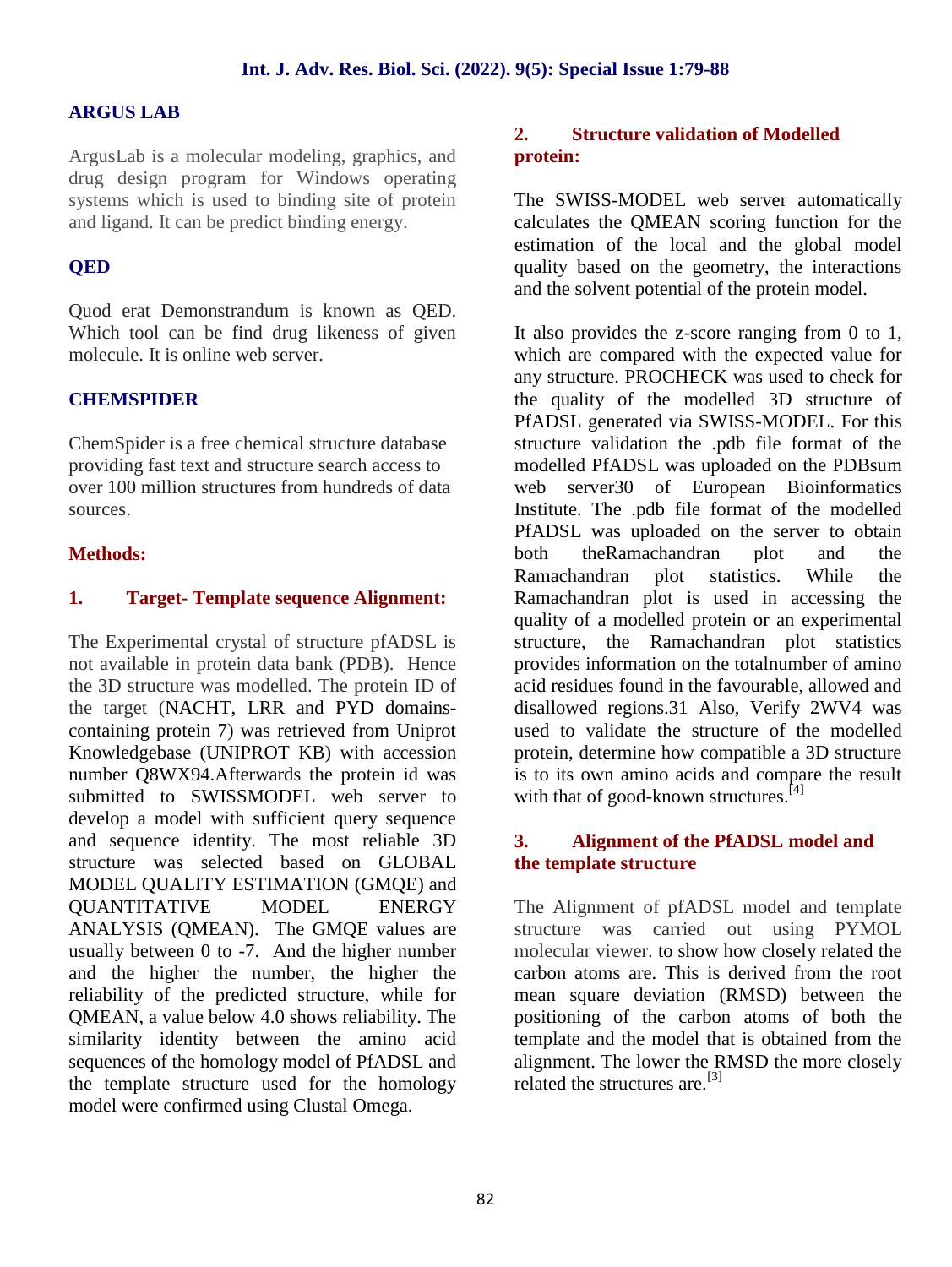#### **4. Ligand Modelling**

AICAR analogues is inhibitor of pfADSL is good and similar to vincristine as shown in figure 1, Therefore vincristine derivatives were built as ligands to function as potential inhibitors of PfADSL, Vincristine sulfate were built using ChemSpider is a free chemical structure database providing fast text and structure search access to over 100 million structures from hundreds of data sources. Chem spider was generate simplified molecular into line entry system(SMILES) that were converted to corresponding 3D structure using Chemspider online Tool. And saved in .pdb format In addition open babel software used to convert .sdf format to .mol format. And the files to Molecular docking in Arguslab. Which is a docking simulation.

#### **5. Structre validation of modelled protein**

The SWISS-MODEL web server automatically calculates the QMEAN scoring function for the  $\overline{7}$ . estimation of the local and the global model quality based on the geometry, the interactions and the solvent potential of the protein model. It also provides the z-score ranging from 0 to 1, which are compared with the expected value for any structure. PROCHECK was nused to check for the quality of the modelled 3D structure of PfADSL generated via SWISS-MODEL. For this structure validation, the .pdb file format of the modelled PfADSL was uploaded on the PDBsum web server30 of European Bioinformatics Institute. The .pdb file format of the modelled PfADSL was uploaded on the server to obtain both the Ramachandran plot and the Ramachandran plot statistics. While the Ramachandran plot is used in accessing the quality of a modelled protein or an experimental structure, the Ramachandran plot statistics provides information on the total number of amino acid residues found in the favourable, allowed and disallowed regions.31 Also, Verify3D32 was used to validate the structure of the modelled protein, determine how compatible a 3D structure is to its own amino acids and compare the result with that of good-known structures.

#### **6. Inslico drug likeness and toxicity of the protein**

The concept of drug-likeness, established from the analyses of the physiochemical properties or/and structural features of existing small organic drugs or/and drug candidates, has been widely used to filter out compounds with undesirable properties, especially poor ADMET (absorption, distribution, metabolism, excretion, and toxicity) profiles. Here, we summarize various approaches for drug-likeness evaluations, including simple rules/filters based on molecular properties/structures and quantitative prediction models based on sophisticated machine learning methods, and provide a comprehensive review of recent advances in this field. Moreover, the strengths and weaknesses of these approaches are briefly outlined. Finally, the drug-likeness analyses of natural products and traditional Chinese medicines (TCM) are discussed.

### **7. Protein preparation**

The homology modelled 3D structure of the target protein, PfADSL, was downloaded from SWISS-MODEL in its .pdb format. The Modelled protein structure was defined as receptor while the complexed ligand were removed using PYMOL.

#### **8. Prediction of activesites of modelled protein**

The Computer Atlas of Surface Topography of 3.0was used to predict activesites that were present in the modelled protein structure. CASTp is a online server that is applied in the identification and measurement of void 3D structure. The modelled 3D protein was submitted on the server, and the nessasary aminoacids for binding interactions were predicted.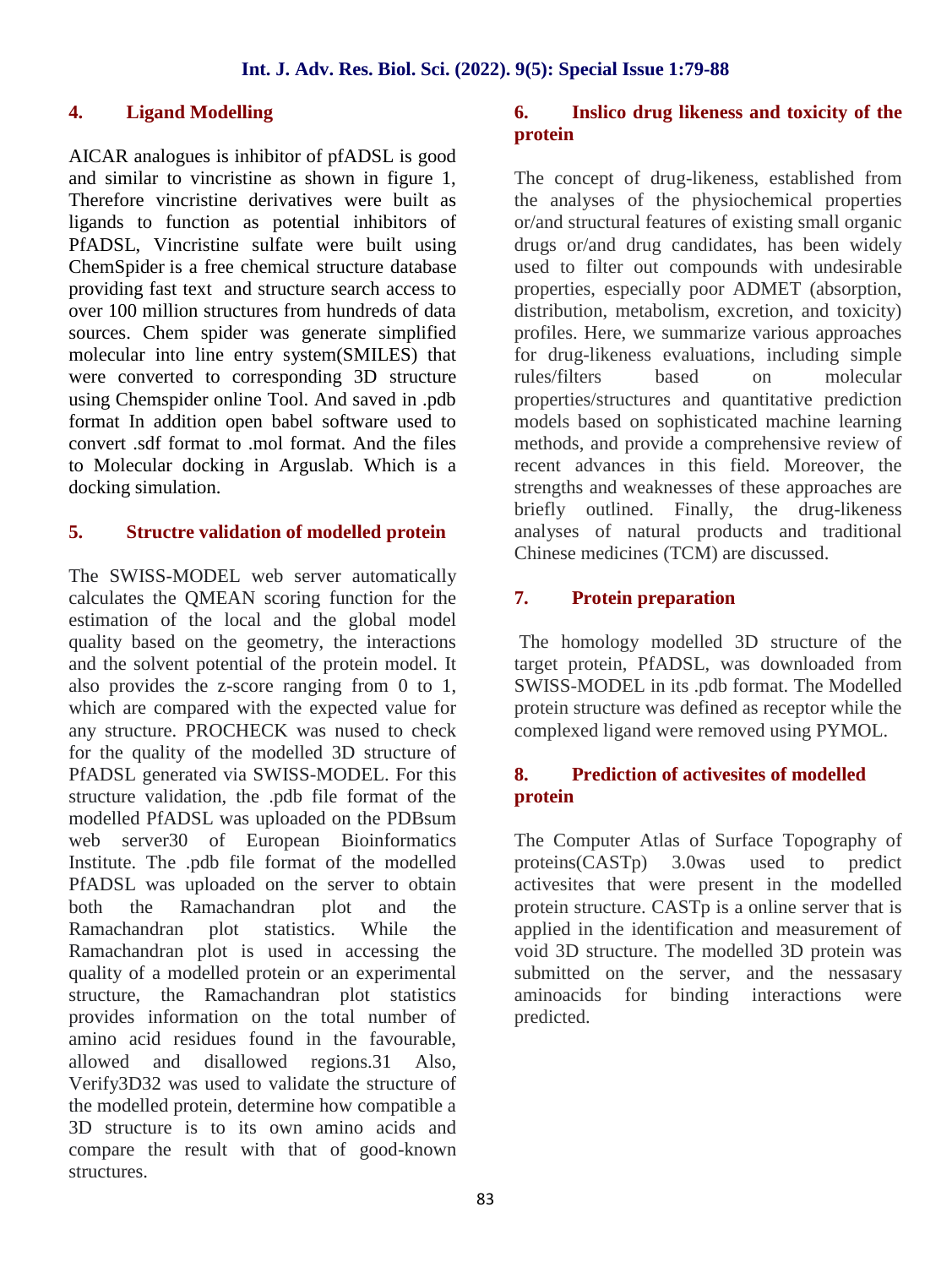

Fig1: The structure is showing regions of similarity

#### **9. Molecular docking analysis**

Argus lab is a molecular modelling,graphics and drug design program. The program contains two docking engines and simple scoring function based on an enhancement of the X-Score method. The molecular docking studies were carried out using ARGUSLAB. Which is free graphic using interface(GUI).for the arguslab programme. In the 2WV4 protein's aminoacids were selected from CASTp result and the alignment of 3D structure to the template structure. The Binding energy of the proein 2WV4 and chloridimeform is - 7.37kcal/mol.

| S.NO           | PROTEIN NAME | <b>LIGAND NAME</b> | <b>BINDING ENERGY</b> |
|----------------|--------------|--------------------|-----------------------|
|                |              |                    | (Kcal/mol)            |
|                |              | Hymenolane         | $-6.30329$            |
| $\overline{2}$ |              | 2-Pyrrolidione     | $-5.87619$            |
| 3              | 2WV4         | Edrela odorata     | $-4.76206$            |
| 4              |              | Sesmolin           | $-1.07411$            |
| 5              |              | Glycerric aicd     | 69.4078               |
| 6              |              | Barleionoside      | 35.2532               |
| ⇁              |              | L-colitase         | $-3.11361$            |
| 8              |              | Vicristine sulfate | $-4.43562$            |
| 9              |              | Spongia            | $-2.95646$            |
| 10             |              | Chloridimeform     | $-7.37$               |

### **Results and Discussion**

#### **Homology modelling of pfADSL and the target template sequence alignment**

A 3D structure of pfADSL build using SWISS- MODEL with GMQE of 0.53 and QMEAN is - 7.77.Also, Gestational trophoblastic ADSL Q8WX94 with AMP bound (PDB ID: 2WV4) was identified to have the closest templateto PfADSL with a similarity identity of 31.98% and sequence similarity of 0.50. The GMQE value of 0.53 and QMEAN score of -7.77bindicate that the

modelled structure is reliableand has a good quality.

The multiple sequence alignment of the amino acidsequences56 of the PfADSL (UniProtKB ID: Q8WX94) and Gestational trophoblstic ADSL with AMP bound (PDB ID: 2WV4) is shown inFigure 2. A percentage identity matrix of 31.98%was obtained, which confirms the similarity identity of 31.98% obtained from the homology modelling.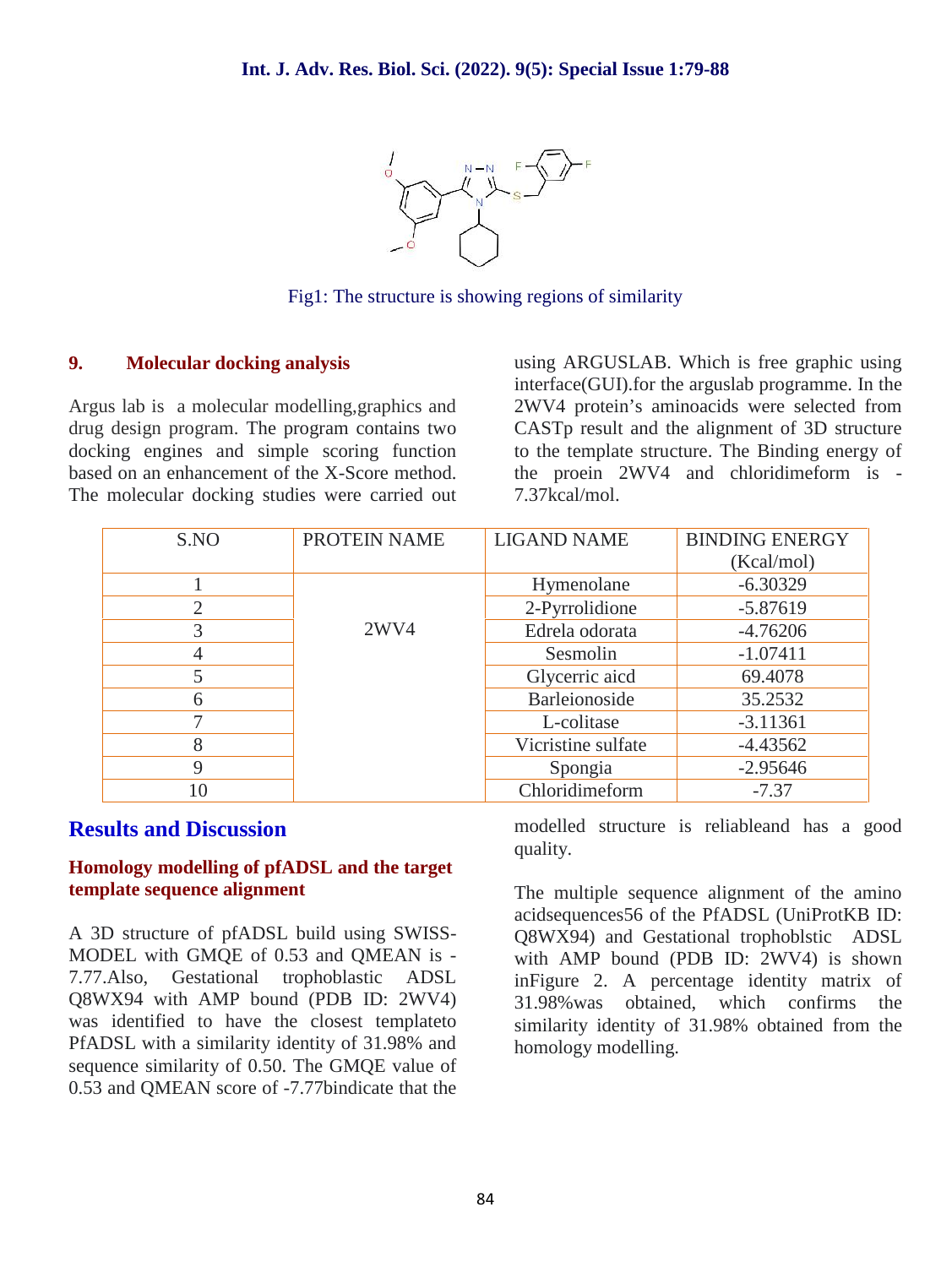#### **Int. J. Adv. Res. Biol. Sci. (2022). 9(5): Special Issue 1:79-88**

#### **Structure validation of moelled protein**

The plot of the predicted local similarity to target against the residue number of the predicted 3D structure of the modelled protein was graphically represented (Figure 3A). The value of most of the residues was close to 1, indicating that the local quality estimate of the residues of the predicted model is good. The residues with values lower than 0.6 were considered to be of low quality. The modelled protein structure also lies within the range of other protein structures in PDB, which confirms its reliability.



The Ramachandra plot were obtained from PDB sum web server. The Ramachandran plot statistics implied that the modelled 3D structure of PfADSL has 83.49% of its residues in the most favoured regions, 4.25% of its residues inadditional allowed regions, 2.47% of its residues in the generously allowed regions and 2.77% of its residues in disallowed regions of the Ramachandran plot.

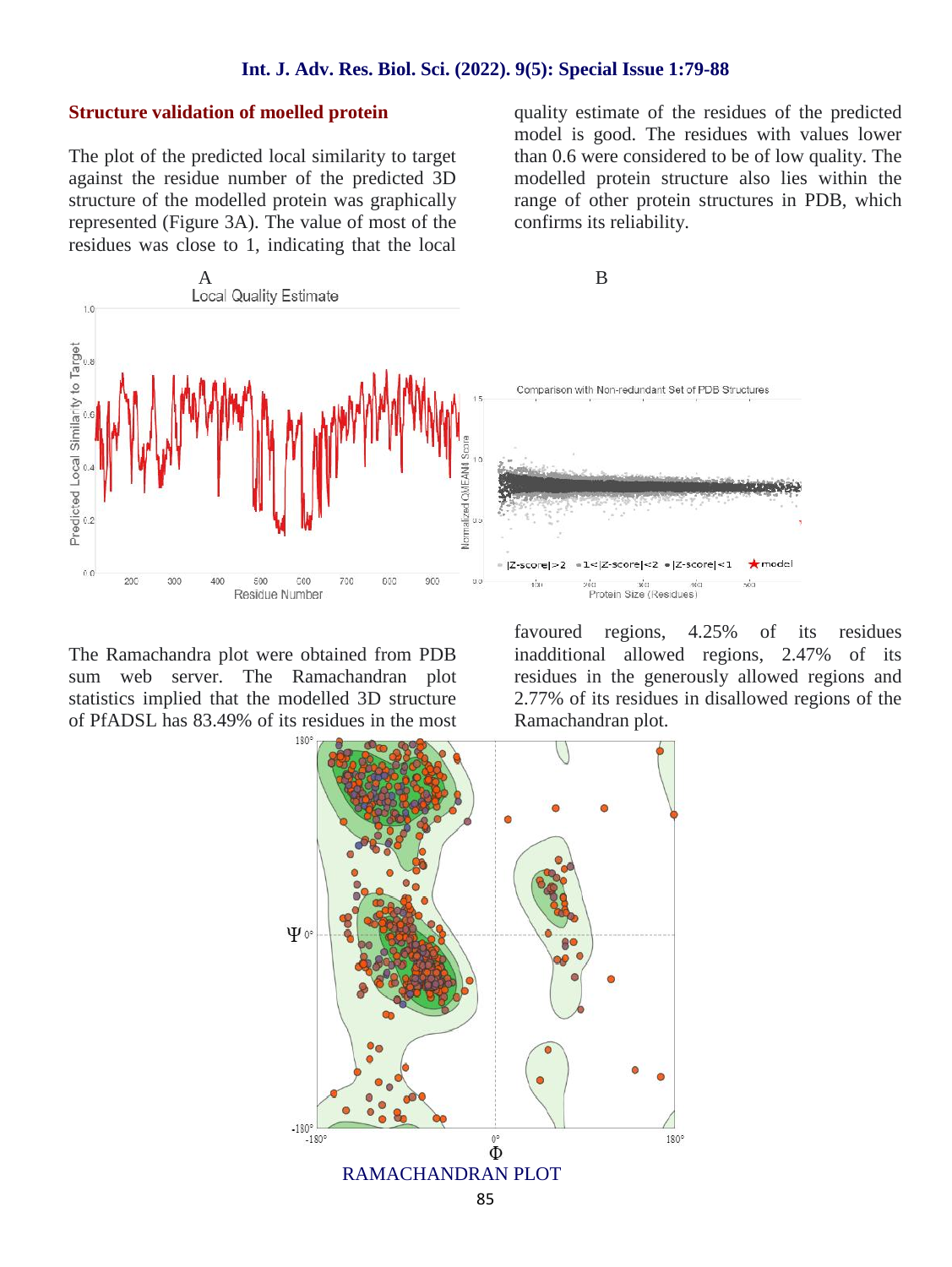# **Conclusion**

The molecular docking study of chlodime derivatives with GTD protein revealed that chlodime form are having good interaction in favourabformle pose with GTD which was explained by lowest binding energy, strong bond  $\frac{4}{1}$ . length and -7.37 no of interactions with active site<br>of GTD molecule Thus it can be concluded that 5. of GTD molecule Thus it can be concluded that some chlodime form derivatives could be used as a template for the future development through modification or derivatization to design more potent therapeutic agents. Compounds synthesized if properly changed into therapeutic agent can be used for Gestational trophoblastic Disease.

Structure-based drug design techniques were hampered in the past by the lack of a crystal structure for the target protein. In this instance, now a day the best option is building a homology model of the entire protein. The main aim of homology modeling is to predict a structure from  $\sim 6$ . its sequence with an accuracy that is similar to the results obtained experimentally. Homology modeling provides a feasible cost-effective alternative method to generate models. Homology<br>modeling studies are fastened through the use of  $\frac{7}{10}$ . modeling studies are fastened through the use of visualization technique, and the differential properties of the proteins can be discovered. The role and reliability of homology model building will continue to grow as the number of experimentally determined structures increases.

# **References**

- 1. Dr. P. Mary Anupama, Swathi Silarapu, Mantriah (Department of chemical Engineering, Anil Neerukonda Institute of technology and Sciences, Andhra Pradesh,India. 531162
- 2. M. Marques Fernandes, ... C. Beaucaire, in Radionuclide Behaviour in the Natural Environment, 2012
- 3. Rakhi Mishra\*1, Avijit Mazumder1 , Rupa Mazumder1 , Prem Shankar Mishra2 , Preeti Chaudhary3 1 Noida Institute of Engineering & Technology (Pharmacy

Institute), Greater Noida, India 2Department of Pharmacy, Galgotias University, Greater Noida, India 3Department of Pharmacy, Meerut Institute of Engineering and Technology, Meerut, Uttar Pradesh,India

- Dr.R.Priya (Department of Bioinformatics) VISTAS, Chennai.
- 5. Gbolahan O Oduselu1,2, Olayinka O Ajani1,2 , Yvonne U Ajamma1,Benedikt Brors3 and Ezekiel Adebiyi1,3,41Covenant University Bioinformatics Research (CUBRe), Covenant University, Ota, Nigeria.2Department of Chemistry, College of Science and Technology, Covenant University, Ota,Nigeria. 3Division of Applied Bioinformatics, German Cancer Research Center (DKFZ), Heidelberg, Germany. 4Department of Computer and Information Science, Covenant University,Ota, Nigeria
- 6. Durojaye OA, Ilo CC, Okeowhor D, et al. The malaria concept in pregnancy andthe mechanism of evading the immune system by the malaria parasite. SouthAsian J Parasitol. 2019;2:1–7.
- Singh IV, Mishra S. Molecular docking studies of benzamide derivatives for PfDHODH inhibitor as potent antimalarial agent. Am J Biochem Molec Biol. 2019;9:1–6.
- 8. Reynolds JJ. Structure-Based Drug Discovery Against a Novel Antimalarial Drug Target, S-Adenosylmethionine Decarboxylase/Ornithine Decarboxylase [Doctoral dissertation]. Pretoria, South Africa: University of Pretoria; 2013.
- 9. Pasupureddy R, Seshadri S, Pande V, Dixit R, Pandey KC. Current scenario and future strategies to fight artemisinin resistance. Parasitol Res. 2019;118:29–42.
- 10. Jurecka A, Zikanova M, Kmoch S, Tylki- Szyma ska A. Adenylosuccinate lyase deficiency. J Inherit Metabol Dis. 2015;38:231–242.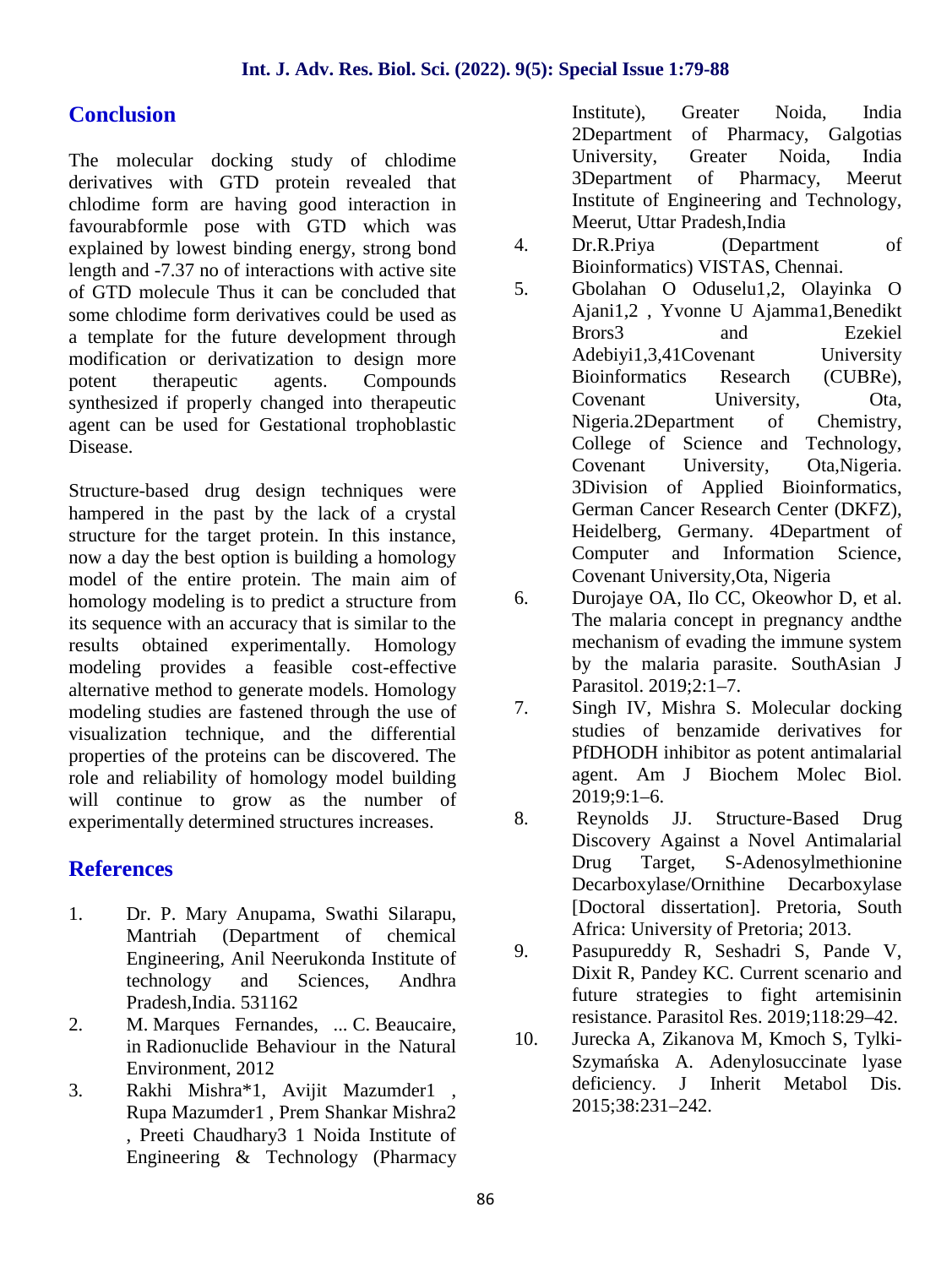- 11. Bulusu V, Srinivasan B, Bopanna MP, Balaram H. Elucidation of the substratespecificity, kinetic and catalytic mechanism of adenylosuccinate lyase from Plasmodium falciparum. Biochim Biophys Acta. 2009;1794:642–654.
- 12. Cassera MB, Zhang Y, Hazleton KZ, Schramm VL. Purine and pyrimidine pathways as targets in Plasmodium falciparum. Curr Top Med Chem. 2011;11:2103–2115.
- 13. Sharma K, Shrivastava A, Mehra RN, et al. Synthesis of novel benzimidazole acrylonitriles for inhibition of Plasmodium falciparum growth by dual target inhibition. Arch Pharm (Weinheim). 2018;351:1700251.
- 14. Tonelli M, Gabriele E, Piazza F, et al. Benzimidazole derivatives endowed with potent antileishmanial activity. J Enzyme Inhib Med Chem. 2018;33:210–226.
- 15. Cheretaev IV, Korenyuk II, Nozdrachev AD. Neurotropic, psychoactive, andanalgesic properties of benzimidazole and its derivatives: physiological mechanisms. Neurosci Behav Physiol. 2018;48:848–853.
- 16. Cheong JE, Zaffagni M, Chung I, et al. Synthesis and anticancer activity ofnovel water soluble benzimidazole carbamates. Eur J Med Chem.2018;144:372–385.
- 17. Rashid N, Kiran A, Ashraf Z, et al. Synthesis, characterization, antitumor, antibacterial and urease inhibitory activity of a small series of N-tosyl benzimidazoles. J Chem Soc Pakistan. 2018;40:366–375.
- 18. Manju PT, Smith AA, Padmaja V, et al. In silico design, synthesis and in vitroantitubercular and anti-microbial screening of novel benzimidazole derivatives.Int J Pharmaceut Sci Res. 2018;9:3705–3711.
- 19. Kumar PL, Bharathi T, Aravind K, et al. Synthesis and anti-inflammatory activity of N-(2-(1H-indol-2yl)-1H benzoimidazol-1-yl)benzamide. World J Pharm Pharmaceut Sci. 2018;7:776–783.
- 20. Patil VM, Gupta SP. Structural flexibility in HCV NS5B polymerase andmolecular modelling of anti-HCV drugs. Curr Chem Biol. 2018;12:65–87.
- 21. Majewsky M, Castel D, Le Dret L, et al. Systematic identification of suspectedanthelmintic benzimidazole metabolites using LC–MS/MS. J Pharm BiomedAnal. 2018;151:151–158.
- 22. Bistrovic A, Krstulovic L, Stolic I, et al. Synthesis, anti-bacterial and anti-protozoal activities of amidinobenzimidazole derivatives and their interactions withDNA and RNA. J Enzyme Inhib Med Chem. 2018;33:1323–1334.
- 23. Pomel S, Dubar F, Forge D, Loiseau PM, Biot C. New heterocyclic compounds synthesis and antitrypanosomal properties. Bioorg Med Chem.2015;23:5168–5174.
- 24. Singh P, Kumari K, Awasthi SK, Chandra R. Virtual screening and docking studies of synthesised chalcones: potent anti malarial drug. Int J Drug Dev Res.2016;8:49–56.
- 25. Vinoth, M., and Natarajan, B., "Isolation, characterization, antibiological and anticancer activity of Tetrahydrobenzo chromone glycosides from leaf of Melochia corchorifolia." Rasayan Journal of Chemistry, 14(2), pp. 768-777, 2021.
- 26. Vinoth, M., and Natarajan, B., "Isolation, structural elucidation of flavonolignan derivative from *Melochia corchorifolia* - Evaluation of their biological, anticancer activity, and molecular docking studies." Rasayan Journal of Chemistry, 14(3), pp. 166-1679, 2021.